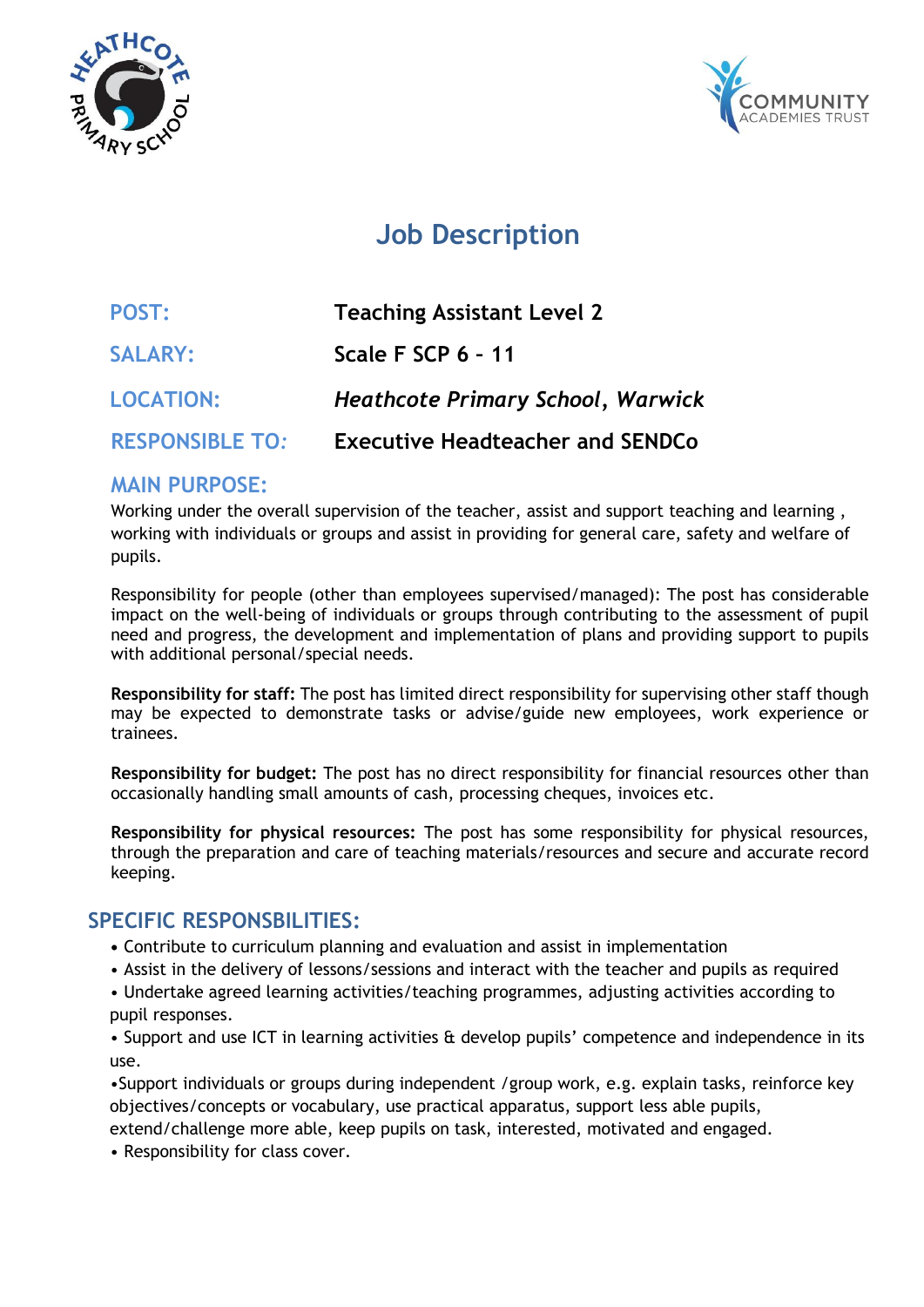

- Responsibility for all playtime supervision.
- Help pupils to develop communication skills and role play activity.
- Promote inclusion and acceptance of all pupils, encourage them to interact and work cooperatively and engage in activities.
- Promote independence and development of self-esteem and assist with toileting.
- Assist in the personal, social, emotional development of pupils and development of self-esteem.
- Assist with the development and implementation of IEPs/behaviour plans.
- Use specialist skills/ knowledge/ training to provide support in specialist areas

• Encourage and reinforce positive interactions between pupils working within any behaviour targets set

- Identify and report uncharacteristic behaviour patterns
- Assist with pupil supervision on trips off the premises, under overall guidance of the teacher.
- Monitor and provide for general care, safety and welfare of pupils, including tasks connected with their social inclusion and personal/physical care.

#### **Support to teacher:**

- Assist with lesson/activity planning, delivery and evaluation
- Monitor individual/group achievements of key objectives and provide feedback to the teacher
- Contribute to pupil assessment through observation and reporting
- Record information relevant to assessment and review of pupils' progress
- Attend IEP and statement review meetings if appropriate
- Support implementation of strategies to manage pupil behaviour and help manage pupil behaviour
- Active involvement in day to day management of the learning environment including responsibility for the care and preparation of teaching aids, equipment, materials and differentiated resources.
- Undertake routine and non-routine administrative tasks, eg produce worksheets, administer coursework

• Liaise with parents/carers, specialist teachers and other professional staff, share and provide information

Any other duties that are reasonable and in line with this level of responsibility.

#### **Safeguarding Children**

The trust is committed to safeguarding and promoting the welfare of children and young people. We expect all staff to share this commitment and to undergo appropriate checks, including enhanced DBS checks.

The above responsibilities are subject to the general duties and responsibilities contained in the Statement of Conditions of Employment. The duties of this post may vary from time to time without changing the general character of the post or level of responsibility entailed.

The person undertaking this role is expected to work within the policies, ethos and aims of the Trust and to carry out such other duties as may reasonably be assigned by the Line Manager. The post holder will be expected to have an agreed flexible working pattern to ensure that all relevant functions are fulfilled through direct dialogue with employees, contractors and community members.

#### **English Duty –**

This role is covered under part 7 of the Immigration Act 2016 and therefore the ability to speak fluent spoken English is an essential requirement for this role.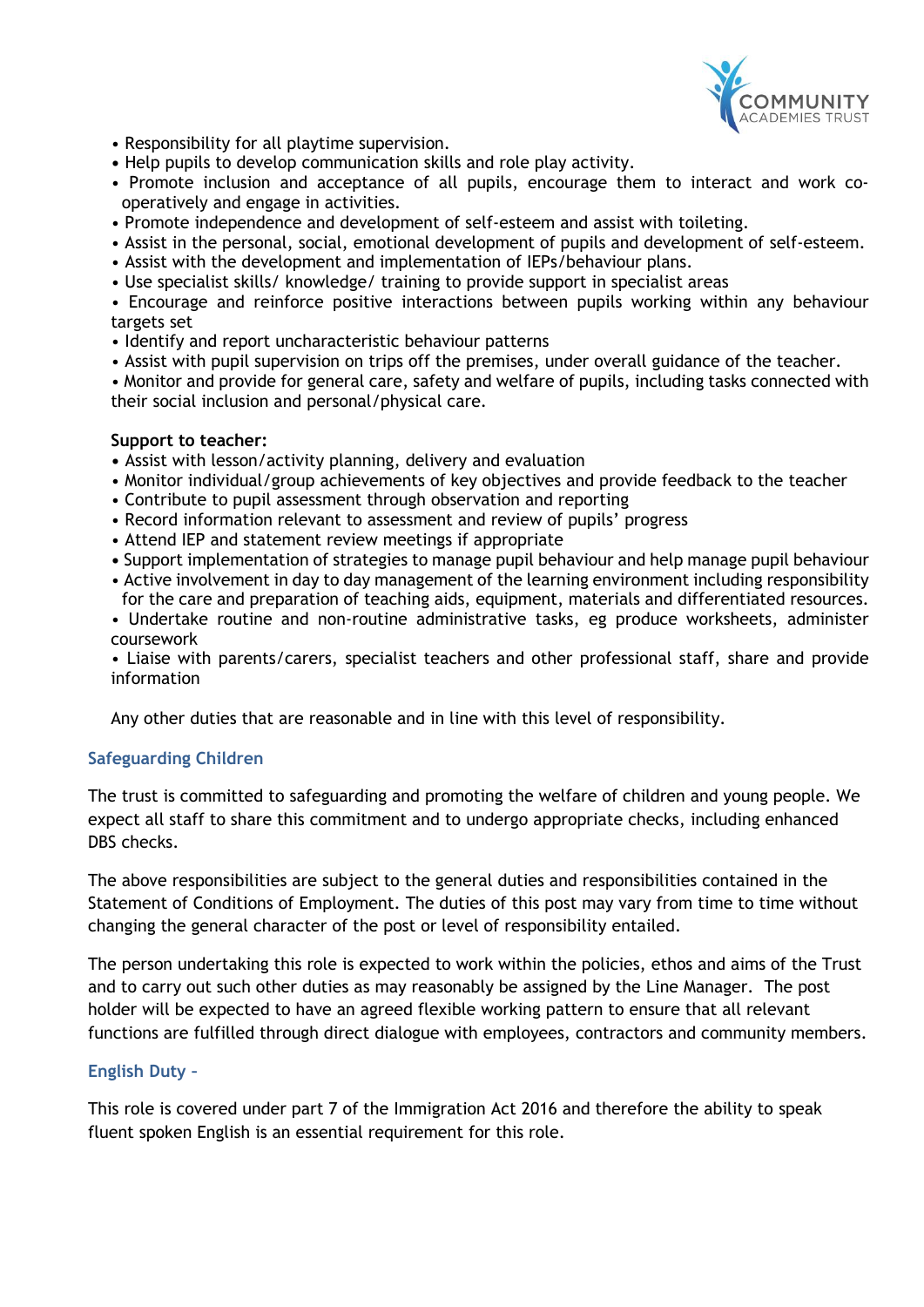

# **Person Specification**

## **Our Values and Vision**

These are our values. They can be thought of as our 'non-negotiables' – beliefs, expectations and standards that underpin how we work with the young people in our care, and the community we serve. We believe that if we work in the context of these values, students will achieve more than they ever thought possible. They are also values that have evolved following a sustained period of success for our school.

## **Our Young People**

We value three main types of achievement for our young people, and the vision for our school is that we ensure our students are empowered to achieve to a consistently outstanding level.

Achievement – Academic: We believe all young people have the potential to achieve great things. Intelligence can be developed regardless of emotional and social background, given appropriate teaching and bespoke, individualised support.

Young people should be encouraged to develop autonomy and meta-cognitive control ('knowing what to do when they don't know what to do') in their learning and to gain inspiration from learning. They should be equipped with a crucial sense of possibility based on a well-developed self-awareness and ambition – ambition not only for themselves but for the communities in which they live and work.

Achievement – 'letting your light shine': All young people achieve things they can be proud of every day in addition to academic success and outside our school's planned curriculum. We have a vital role in ensuring individuals develop their own talents and interests and have a responsibility to instil in them a sense of pride in who they are and what they achieve. We must recognise and celebrate these achievements.

Achievement – relationships (Starfish Principle): Excellent relationships for learning are a prerequisite for all other achievements. Relationships that result in mutual respect between young people and all other members of our school community will ensure learning can be fun in a disciplined and caring environment where the highest expectations are the norm.

## **Our Staff**

Our Values extend to how we challenge, support and work with each other. All staff (support and teaching) play a crucial role in the education of young people. We all understand how our work has a direct influence on the life chances of the young people in our care. In the same way that we all have a duty of care to them, we have a duty of care to each other and have regard for each other's professional and personal wellbeing.

The Trust Board sees all members of the Trust's staff community as learners. They are empowered to make decisions, be creative and to lead. Mutual respect pervades all relationships working together to enhance professional learning and practice and collaboration; collegiality and a sense of team identifies how all staff work together. Staff co-operate with each other and are not in competition with each other – they are part of a team that ensures the academies throughout the Trust strengthen their positions among the best academies in the country.